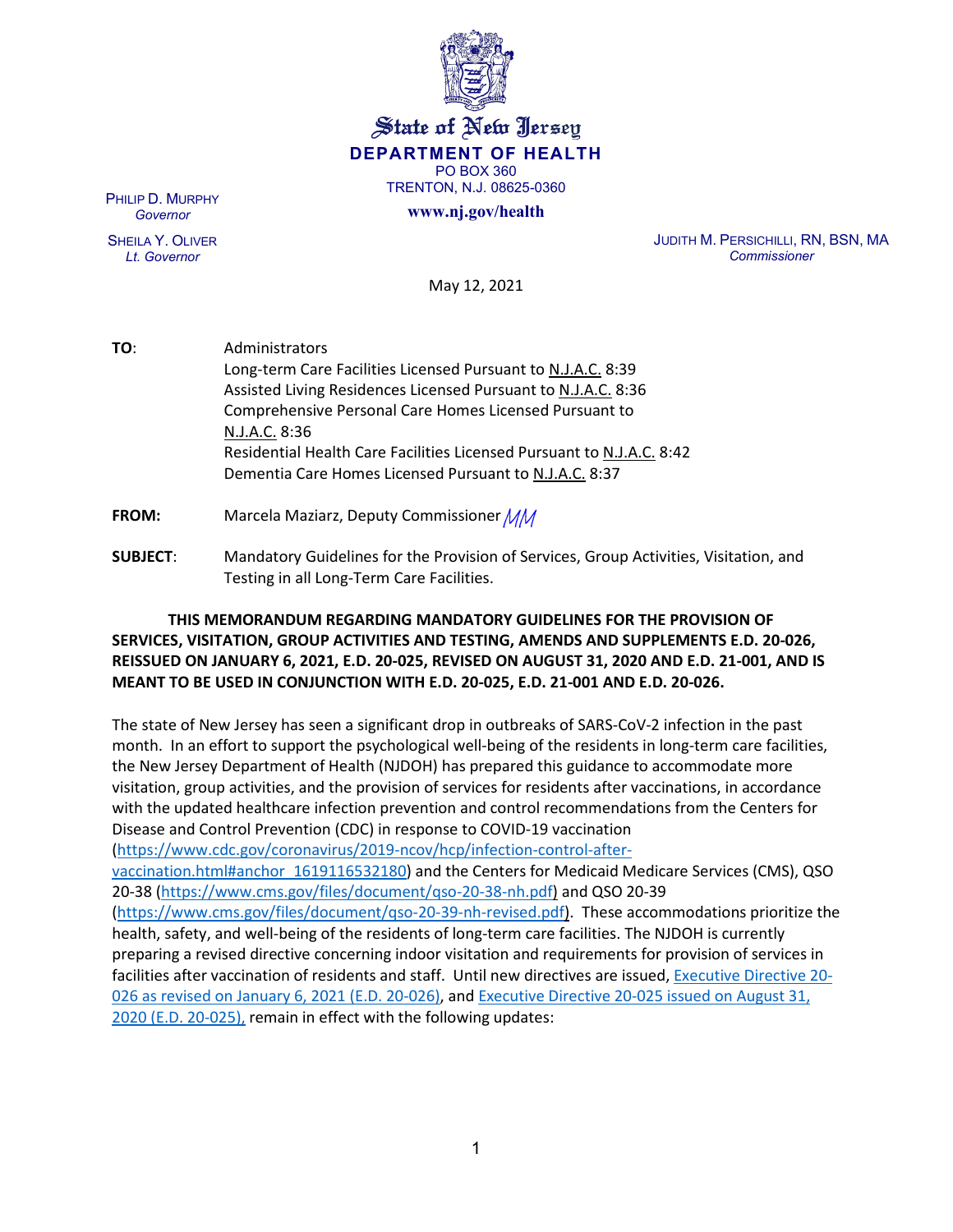#### 1. **General Visitation Requirements**

- a. These requirements apply to all staff and residents in Long-Term Care Facilities, Assisted Living Residences, Comprehensive Personal Care Homes, Residential Health Care Facilities, and Dementia Care Homes and Pediatric Residential Care Facilities (collectively "LTCFs" or "facilities"). Please refer to the current CDC guidance: *Updated Healthcare Infection Prevention and Control Recommendations in Response to COVID-19 Vaccination:*  [https://www.cdc.gov/coronavirus/2019-ncov/hcp/infection-control-after-vaccination.html,](https://www.cdc.gov/coronavirus/2019-ncov/hcp/infection-control-after-vaccination.html) for detailed information on indoor visitation. All staff and direct care providers in licensed facilities should continue to follow all current infection prevention and control recommendations [https://www.cdc.gov/coronavirus/2019-ncov/hcp/infection-control](https://www.cdc.gov/coronavirus/2019-ncov/hcp/infection-control-recommendations.html)[recommendations.html,](https://www.cdc.gov/coronavirus/2019-ncov/hcp/infection-control-recommendations.html) including those addressing work restrictions, quarantine, testing, and use of personal protective equipment to protect themselves and others from SARS-CoV-2 infection. Recommendations for staff use of personal protective equipment in healthcare settings is unchanged[: https://www.cdc.gov/coronavirus/2019-ncov/hcp/infection-control](https://www.cdc.gov/coronavirus/2019-ncov/hcp/infection-control-recommendations.html)[recommendations.html.](https://www.cdc.gov/coronavirus/2019-ncov/hcp/infection-control-recommendations.html) NJDOH directives, resources and guidance for licensed LTCFs can be found here: [https://www.nj.gov/health/ltc.](https://www.nj.gov/health/ltc)
- b. The facility **must log and screen everyone entering the facility per E.D. 20-026 and this memo, regardless of their vaccination status**. The facility must advise anyone entering the facility to monitor for signs and symptoms of COVID-19 for at least 14 days after exiting the facility. If symptoms occur, advise these individuals to self-isolate at home, contact their healthcare provider, and immediately notify the facility of the date they were in the facility, the individuals with whom they were in contact, and the locations within the facility they visited. Facilities should immediately screen the individuals of a reported contact, and take all necessary actions based on any findings.
	- 1) Visitors should be screened and restricted from visiting, regardless of their vaccination status, if they (1) have current SARS-CoV-2 infection; (2) have symptoms of COVID-19; or (3) had prolonged close contact (within 6 feet of an infected person for a cumulative total of 15 minutes or more over a 24-hour period) with someone with SARS-CoV-2 infection in the prior 14 days or have otherwise met criteria for quarantine.
- c. **The facility must receive written, informed consent from the visitor(s) and the resident that they are aware of the possible dangers of exposure to COVID-19 for both the resident and the visitor, and that they will follow the visitation rules set by the facility. If the resident is unable to consent, then the consent must be signed by the resident's authorized representative. A copy of the consent form must be provided to the visitor and resident, confirming that they are aware of the risk of exposure to COVID-19 during the visit, that they will strictly comply with the facility policies during visitation, and that the visitor(s) will notify the facility if they test positive for COVID-19 or exhibit symptoms of COVID-19 within fourteen days of the visit.**
- d. Facilities are reminded that they must submit information to the National Health Safety Network (NHSN) per the requirements of P.L. 2020 c.87 and should answer surveys from NJDOH regarding vaccination. Staff and resident vaccination is publicly available on the NJDOH Long-Term Care Landing Page: [https://www.nj.gov/health/ltc.](https://www.nj.gov/health/ltc)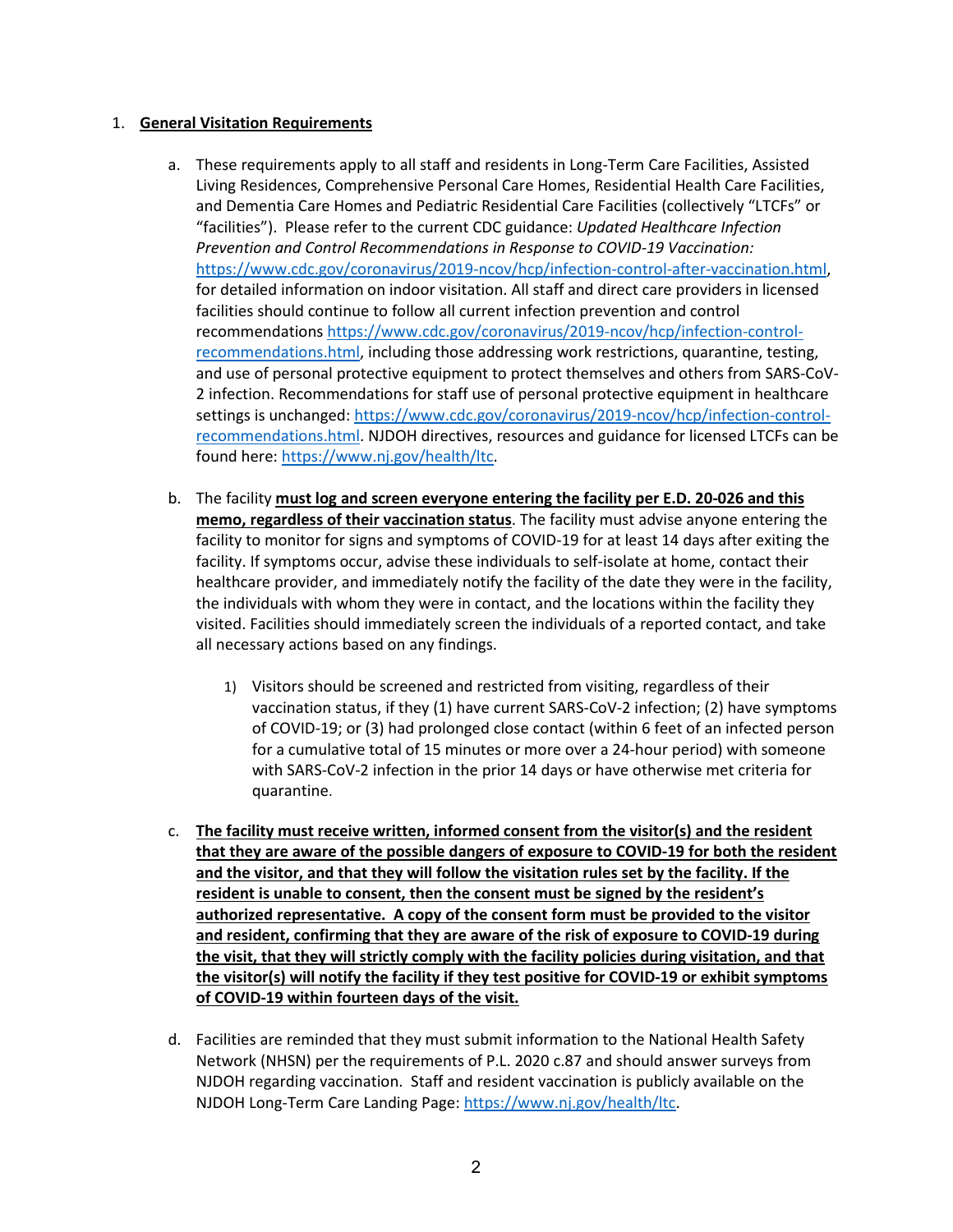- e. Compassionate care visits are permitted for all residents, regardless of vaccination or COVID-19 status. Compassionate care visits include more than just end-of-life situations. They are appropriate and should be permitted for residents who are grieving the loss of a friend or relative; for residents who need cueing and encouragement to eat or drink; for residents experiencing weight loss; and for residents who are emotionally distressed. This is not an all-inclusive list; facilities should consider each situation in a person-centered manner. All screening and infection prevention and control protocols must be adhered to during these visits per E.D. 20-026.
- f. Outdoor visits are permitted and encouraged when practical for residents who are not COVID-19 positive and who are not in quarantine under transmission-based precautions. All screening and infection prevention and control protocols must be followed, and visits must be scheduled with the facility in accordance with E.D. 20-026. Outdoor visits are allowed for facilities in any of the phases set forth in E.D. 20-026 and regardless of the COVID-19 Activity Level Index (CALI) score for the region.
	- 1) Outdoor visitation during an outbreak: when a new case of COVID-19 among residents or staff is identified, **a facility should immediately begin outbreak testing by initiating facility-wide testing, regardless of vaccination status of residents and staff, and suspend all visitation, including outdoor visitation (except that required under federal disability rights law and NJDOH guidance/directives)** until at least **ONE** round of expanded facility-wide testing is completed (i.e., day 3-7). Close contacts should be quarantined and tested upon identification. Facilities do not need to stop outdoor visitation until the conclusion of an outbreak; however, outdoor visitation should not occur for residents who are COVID-19 positive and who are in quarantine under transmission-based precautions.
- g. Indoor visits are permitted at all times and for all residents, regardless of the resident's vaccination status, **EXCEPT** during an outbreak in the facility when visitation can continue following outbreak testing but must be limited under certain circumstances (see section o and p); and **EXCEPT** for a few circumstances when visitation should be limited due to a high risk of COVID-19 transmission, as described below:
	- 1) UNVACCINATED or NOT FULLY VACCINATED\* residents: indoor visitation should be limited if the facility is in a region with a CALI score that is high or very high **AND** less than 70 percent (<70%) of the residents in the facility are fully vaccinated. *\*Fully vaccinated refers to a person who is more than or at 2 weeks following receipt of the second dose in a 2 dose series, or more than or at 2 weeks following receipt of one dose of a single-dose vaccine, per the CDC's Public Health Recommendations for Vaccinated Persons: [https://www.cdc.gov/vaccines/covid-19/info-by](https://www.cdc.gov/vaccines/covid-19/info-by-product/clinical-considerations.html)[product/clinical-considerations.html.](https://www.cdc.gov/vaccines/covid-19/info-by-product/clinical-considerations.html) \*Note: In general, healthcare facilities should continue to follow the infection*

*prevention and control recommendations for unvaccinated individuals (e.g., quarantine, testing) when caring for fully vaccinated individuals with an immunocompromising condition.*

2) Residents with confirmed SARS-CoV-2 infection**,** whether vaccinated or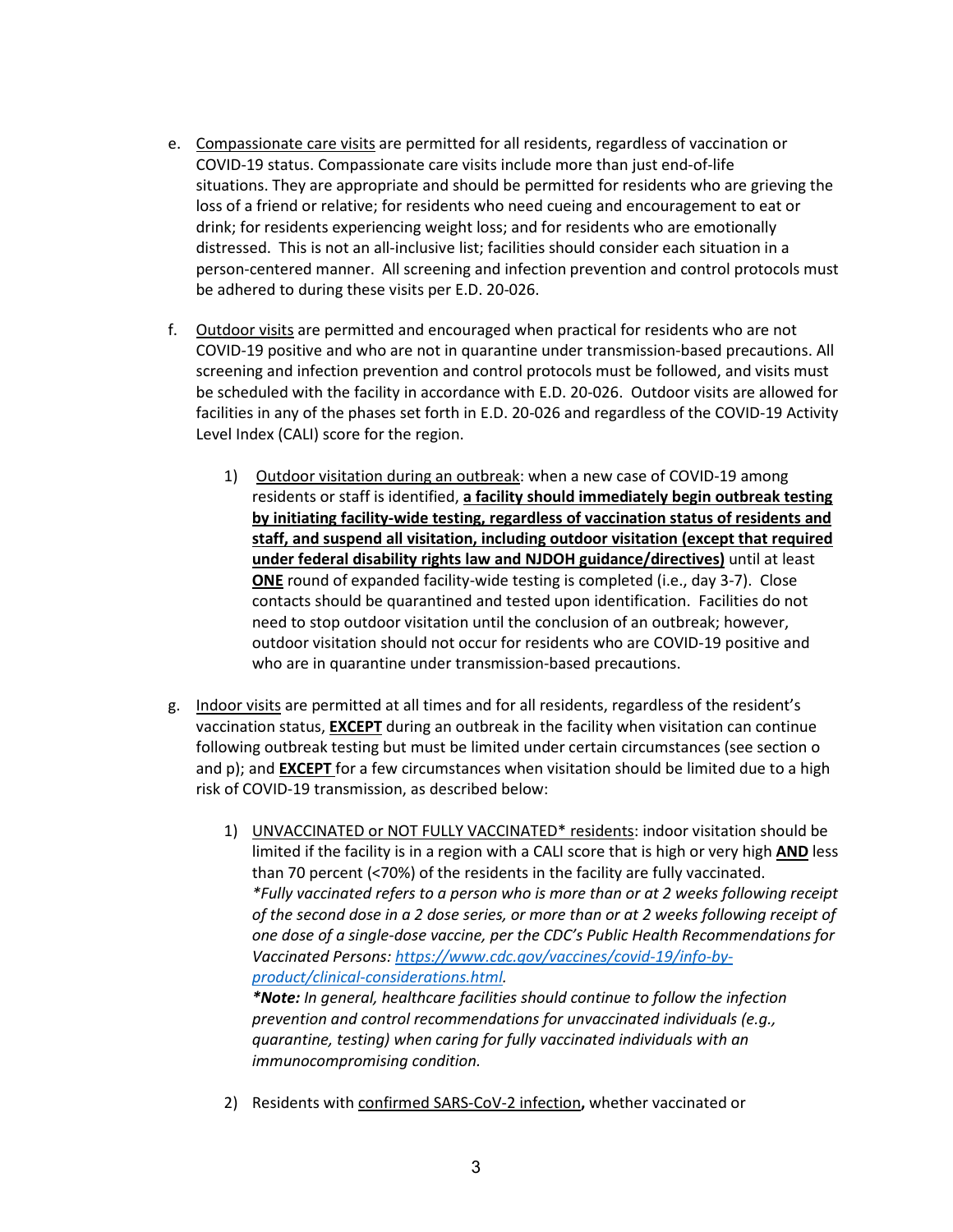unvaccinated until they have met the criteria to discontinue Transmission-Based Precautions.

- 3) Residents in quarantine**,** whether vaccinated or unvaccinated, until they have met criteria for release from quarantine.
- h. Visitors, regardless of their vaccination status, must wear a [well-fitting form of source](https://www.cdc.gov/coronavirus/2019-ncov/hcp/infection-control-recommendations.html)  [control such as a well-fitting cloth mask, facemask, or respirator](https://www.cdc.gov/coronavirus/2019-ncov/hcp/infection-control-recommendations.html) (N95 or a respirator approved under standards used in other countries that are similar to NIOSH-approved N95 filtering facepiece respirators) [for source control,](https://www.cdc.gov/coronavirus/2019-ncov/hcp/infection-control-recommendations.html) except as described in sections (j), (k)(3) and (l), when patients/residents and/or visitors are fully vaccinated.
	- 1) Visitors, regardless of their vaccination status, should physically distance (maintaining at least 6 feet between people) from other patients/residents, visitors that are not part of their group, and healthcare personnel in the facility.
- i. Location of visitation if occurring indoors:
	- 1) If the patient/resident is in a single-person room, visitation may occur in their room.
	- 2) Visits for patients/residents who share a room should not be conducted in the patient/resident's room if avoidable.
	- 3) If in-room visitation must occur (e.g., patient/resident is unable to leave the room), an unvaccinated roommate should not be present during the visit. If neither patient/resident is able to leave the room, facilities should attempt to enable inroom visitation while maintaining [recommended infection prevention and control](https://www.cms.gov/medicareprovider-enrollment-and-certificationsurveycertificationgeninfopolicy-and-memos-states-and/nursing-home-visitation-covid-19-revised) [practices,](https://www.cms.gov/medicareprovider-enrollment-and-certificationsurveycertificationgeninfopolicy-and-memos-states-and/nursing-home-visitation-covid-19-revised) including physical distancing and masking.
	- 4) If visitation is occurring in a designated area in the facility, facilities could consider scheduling visits so that multiple visits are not occurring simultaneously, to the extent possible. If simultaneous visits do occur, everyone in the designated area should wear well-fitting source control per section (1)(h) above, and physical distancing should be maintained between different visitation groups regardless of vaccination status.
- j. Visitation when **BOTH** visitor and resident are fully vaccinated:
	- 1) While alone in the patient/resident's room or the designated visitation room, patients/residents and their visitor(s) may choose to have close contact (including touch) and to remove their facemasks.
	- 2) While in the facility, visitors should wear facemasks, per section (1)(h) above, and physically distance from healthcare personnel and other patients/residents, and visitors that are not part of their group at all other times.
- k. Visitation when **EITHER** the patient/resident or any of their visitors are **NOT** fully vaccinated: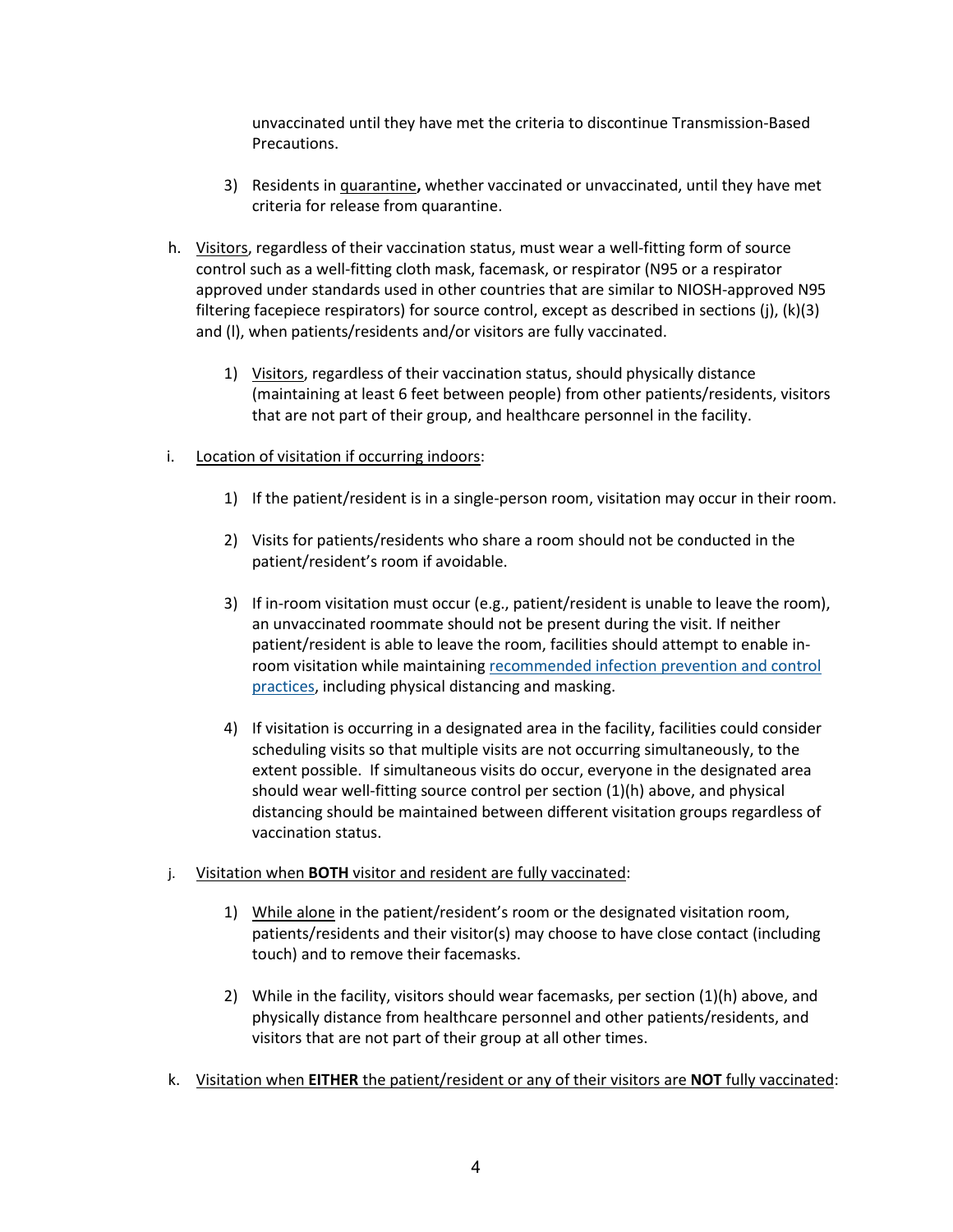- 1) While in the facility, visitors should wear facemasks, per section (1)(h) above, and physically distance from healthcare personnel and other patients/residents, and visitors that are not part of their group at all other times.
- 2) While alone in the patient/resident's room or the designated visitation room, the safest approach is for everyone to maintain physical distancing and wear well-fitting facemasks per section (1)(h) above, to ensure the safety of the patient/resident and visitor(s).
- 3) Fully-vaccinated patient(s)/resident(s), may choose to have close contact (including touch) with their unvaccinated visitor(s), however, visitors **AND** patient(s)/resident(s) must wear well-fitting source control, per section (1)(h) above.
- l. Pediatric residents who are unable to be vaccinated, may have close contact with fully vaccinated visiting parents or guardians, per the requirements in this section (1)(a to t).
- m. Residents with confirmed COVID-19: Indoor visitation should be limited to compassionate care or end-of-life situations for residents with confirmed SARS-CoV-2 infection, whether vaccinated or unvaccinated until they have met the criteria to discontinue Transmission-Based Precautions[: https://www.cdc.gov/coronavirus/2019-ncov/hcp/disposition](https://www.cdc.gov/coronavirus/2019-ncov/hcp/disposition-hospitalized-patients.html)[hospitalized-patients.html.](https://www.cdc.gov/coronavirus/2019-ncov/hcp/disposition-hospitalized-patients.html)
- n. Residents Under Quarantine: Indoor visitation should be limited to compassionate care or end-of-life situations for residents under quarantine, whether vaccinated or unvaccinated, until they have met criteria for release from quarantine: [https://www.cdc.gov/coronavirus/2019-ncov/hcp/infection-control-after-vaccination.html.](https://www.cdc.gov/coronavirus/2019-ncov/hcp/infection-control-after-vaccination.html)
- o. When a new case of COVID-19 among residents or staff is identified, **a facility should immediately begin outbreak testing by initiating facility-wide testing, regardless of vaccination status of residents and staff, and suspend all visitation (except that required under federal disability rights law and NJDOH guidance/directives)** until at least **ONE** round of expanded facility-wide testing is completed (i.e., day 3-7). Once the first round of expanded facility-wide testing is completed, visitation may only resume in accordance with Section (1)(p) below:
- p. Indoor visitation during an outbreak or investigation: can occur when there is evidence that the transmission of SARS-CoV-2 is contained to a single area or apartment of the facility per this memo as follows:
	- 1) The facility should **suspend visitation on the affected unit** until the facility has no new cases identified in healthcare personnel or patients/residents for 14 days.
	- 2) If the **first round of testing (performed on day 3-7)** reveals no additional cases in **other areas** of the facility, then visitation can resume for those areas/units with no cases. Close contacts should be quarantined and tested upon identification.

For example, if the first round of outbreak testing reveals one or more COVID-19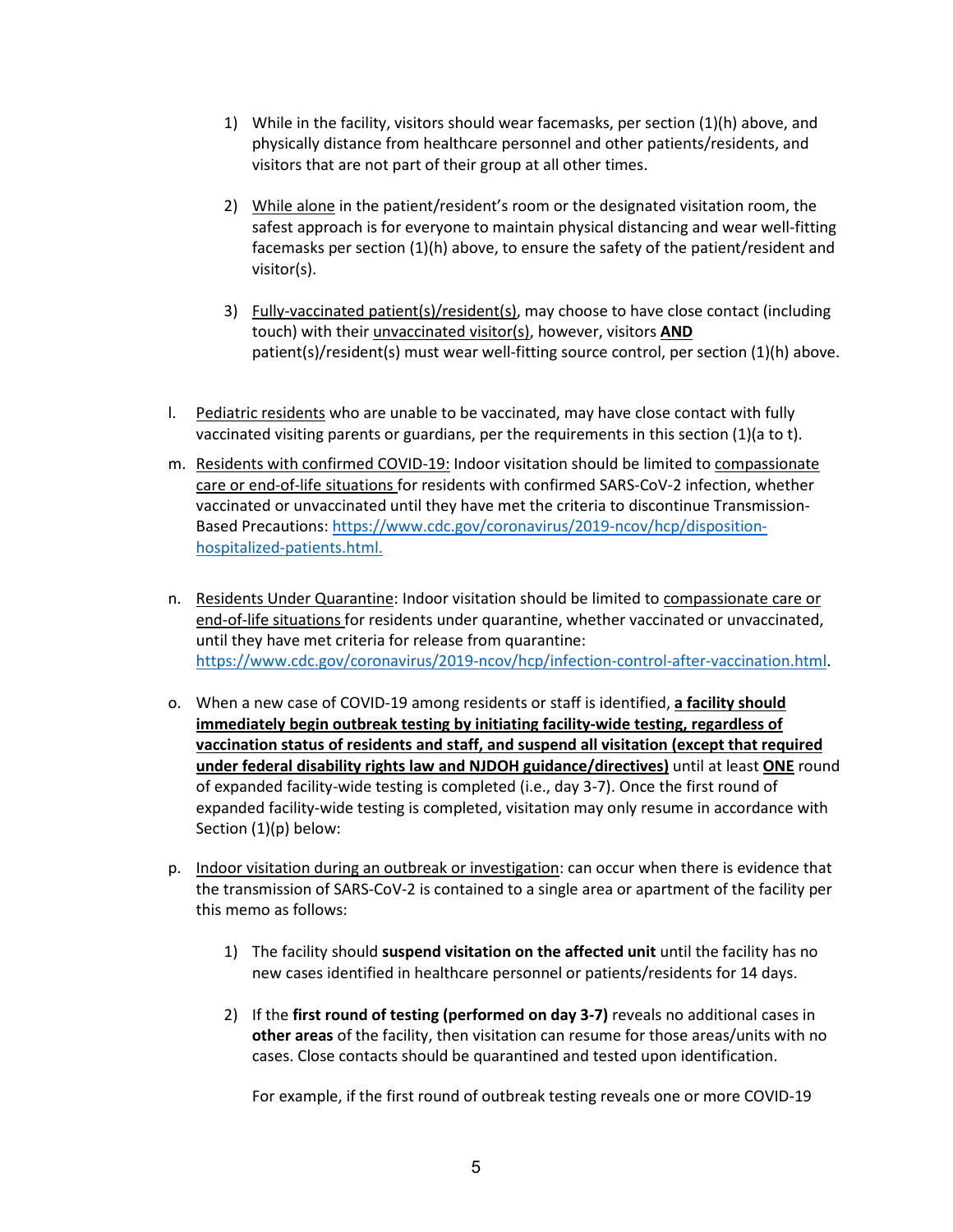cases in the same area as the original case, but not in other apartment(s)/area(s), visitation can resume for residents in areas with no COVID-19 cases.

- 3) If the **first round of testing reveals one or more additional cases** in other areas/units for the facility, then facilities should suspend visitation for all residents, regardless of vaccination status, until there are no new cases identified in healthcare personnel or patients/residents for 14 days.
- q. Facilities may not restrict visitation without a reasonable clinical or safety cause; and **must** facilitate in-person visitation consistent with this memo and the requirements outlined in E.D. 20-026.
- r. Facilities should monitor and consider the number of visitors per resident at one time and the total number of visitors in the building at any given time. Facilities should consider scheduling visits for a specified length of time to ensure all residents are able to receive visitors. Additionally, the facility must ensure the appropriate amount of staff needed to handle the volume of visitors, as well as anticipating the amount of PPE needed to accommodate the visitors.
- s. During indoor visitation, facilities should limit the movement of visitors in the building to a direct path to and from the resident visitor area, and/or a resident's room.
- t. Facilities **DO NOT** need to submit attestations prior to allowing indoor visitation to the NJDOH, per the requirements in this memo, as long as the facilities meet all the requirements herein and all infection control protocols.

## 2. **Routine Testing of Staff**

- a. In order to enhance efforts to keep COVID-19 from entering and spreading, facilities are required to test residents and staff based on parameters and frequency set forth in this memo and in accordance with CMS (for CMS certified facilities), CDC and CDS guidance as follows:
	- 1) The frequency of routine testing of unvaccinated staff should be based on the extent of the virus in the community. See below for CALI scores and testing frequency. **Fully vaccinated staff DO NOT have to be routinely tested (except as provided in Section (1)(o), when a facility must engage in outbreak testing of all staff, regardless of vaccination status). Fully vaccinated staff must still be tested if they present symptoms consistent with COVID-19.**
	- 2) Regardless of the required frequency of testing, the vaccination status of staff, or the facility's COVID-19 status, facilities must continue to screen all persons entering the facility including all staff, visitors and residents daily, for signs and symptoms of COVID-19 as outlined in E.D. 20-026, CDC, CMS (for CMS Certified facilities) and CDS guidance.
	- 3) Facilities should continue routine testing of all facility staff in accordance with QSO-20-38:<https://www.cms.gov/files/document/qso-20-38-nh.pdf> as revised on April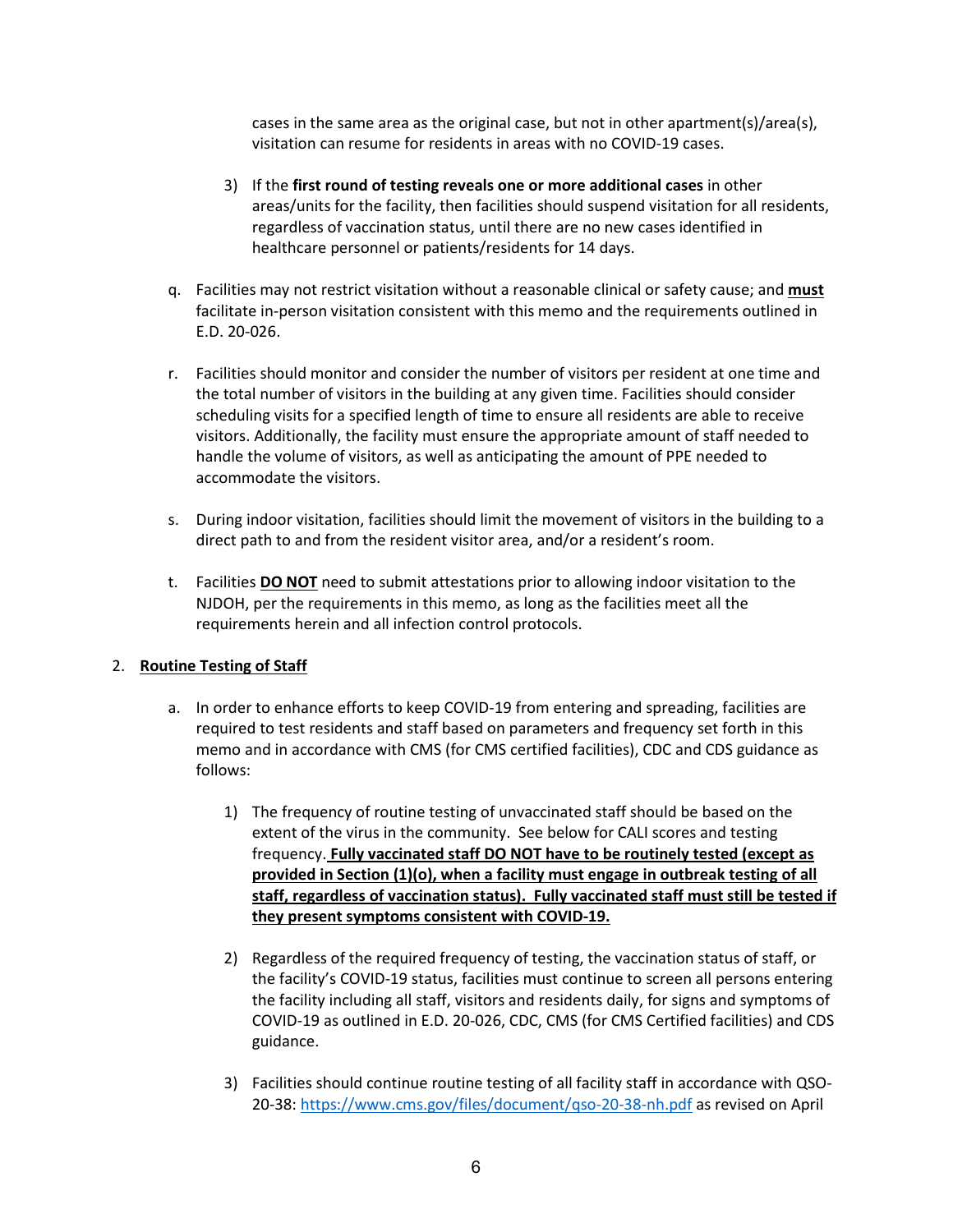- 27, 2021, and as specified below, until otherwise directed by the NJDOH.
- b. "Facility staff" includes employees, consultants, contractors, volunteers, and caregivers who provide care and services to residents on behalf of the facility, and students in the facility's nurse aide training programs or from affiliated academic institutions.
	- 1) Volunteers are now permitted to enter the facilities, subject to the conditions outlined in this document for facility staff. Volunteers were previously restricted per E.D. 20-026.
- c. "Fully vaccinated" refers to a person who is more than or at 2 weeks following receipt of the second dose in a 2 dose series, or more than or at 2 weeks following receipt of one dose of a single-dose vaccine, per the CDC's Public health Recommendations for Vaccinated Persons: [https://www.cdc.gov/vaccines/covid-19/info-by-product/clinical-considerations.html.](https://www.cdc.gov/vaccines/covid-19/info-by-product/clinical-considerations.html)
- d. "Unvaccinated" refers to a person who does not fit the definition of "fully vaccinated," including people whose vaccination status is not known, for the purposes of this memo.
- e. Routine testing of UNVACCINATED staff should be based on the extent of the virus in the community. When determining the frequency of testing of UNVACCINATED staff, facilities should use the regional positivity rate reported in the COVID-19 Activity Level Index (CALI) Weekly Report[: https://www.nj.gov/health/cd/statistics/covid/,](https://www.nj.gov/health/cd/statistics/covid/) in the prior week, as the trigger for UNVACCINATED staff testing frequency as follows:

| <b>Regional CALI Level</b> | <b>Regional Percent Positivity Rate</b> | Minimum testing frequency of |
|----------------------------|-----------------------------------------|------------------------------|
|                            | in the past week                        | <b>UNVACCINATED staff</b>    |
| $\blacksquare$ Low         | $<3\%$                                  | Once a Week*                 |
| Moderate                   | $3 - 10%$                               | Once a Week*                 |
| High/Very High             | $>10\%$                                 | Twice a Week**               |

\*Testing at this frequency until the NJDOH changes testing cadence based on epidemiology and data about the circulation of virus in the community or new CMS guidance.

\*\*This frequency presumes availability of Point of Care testing on-site at the facility or where off-site testing turnaround time is <48 hours.

- 1) Facilities should test all UNVACCINATED staff at the frequency prescribed in the testing table above, based on the regional CALI level reported in the past week.
- 2) Facilities should monitor their regional CALI level every week and adjust the frequency of UNVACCINATED staff testing according to the table above.
- 3) If the regional CALI level increases to a higher level of activity, the facility should begin testing UNVACCINATED staff at the frequency shown in the table above as soon as the criteria for the higher activity are met.
- 4) If the regional CALI level decreases to a lower level of activity, the facility should continue testing UNVACCINATED staff at the higher frequency level until the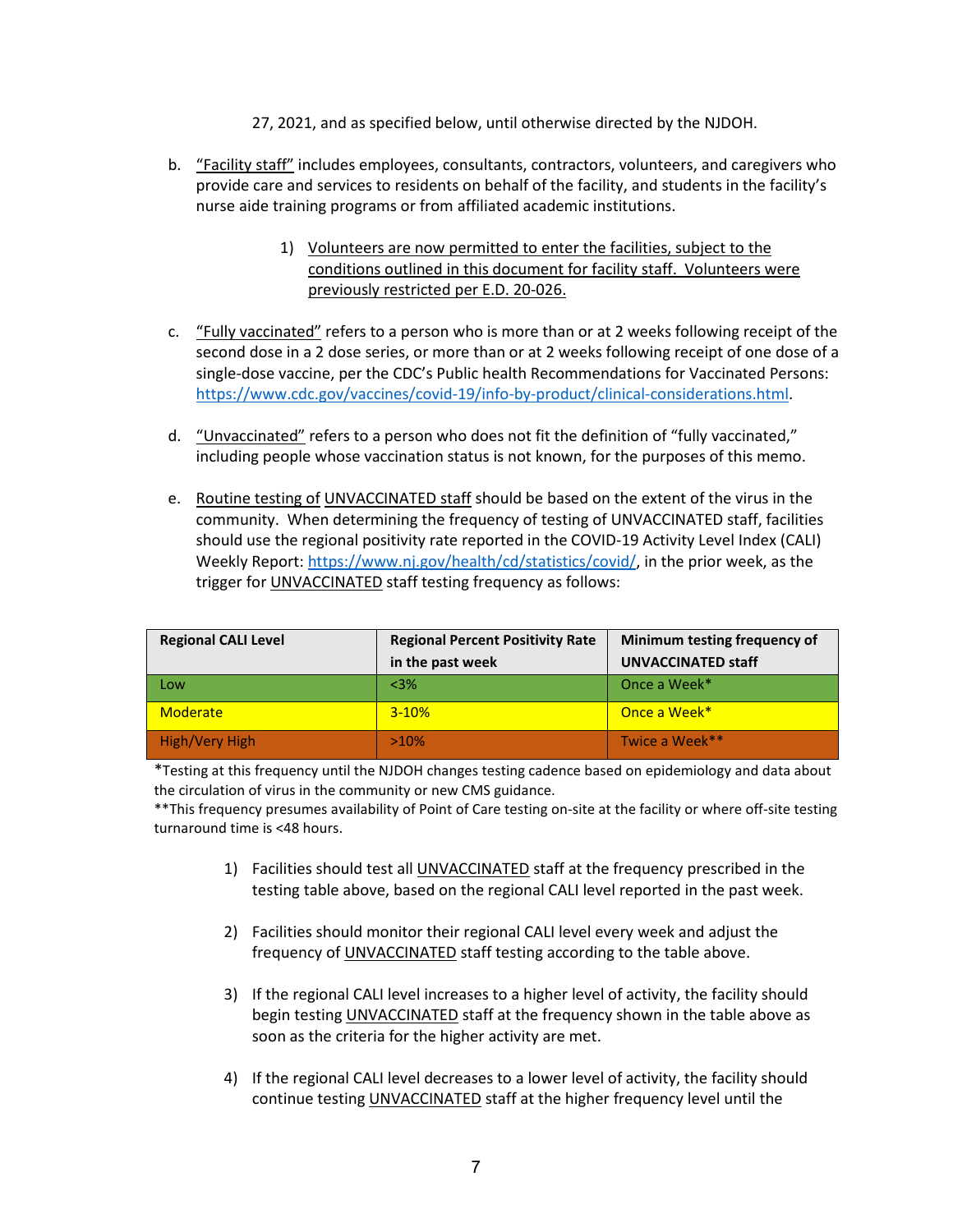regional CALI level has remained at the lower activity level for at least two weeks before reducing testing frequency.

- 5) Retest staff who have previously tested positive according to CDC guidance: [https://www.cdc.gov/coronavirus/2019-ncov/hcp/faq.html#Testing,-Isolation,-and-](https://www.cdc.gov/coronavirus/2019-ncov/hcp/faq.html#Testing,-Isolation,-and-Quarantine-for-Persons-Who-Have-Recovered-from-Previous-SARS-CoV-2-Infection)[Quarantine-for-Persons-Who-Have-Recovered-from-Previous-SARS-CoV-2-Infection.](https://www.cdc.gov/coronavirus/2019-ncov/hcp/faq.html#Testing,-Isolation,-and-Quarantine-for-Persons-Who-Have-Recovered-from-Previous-SARS-CoV-2-Infection)
- 6) **All staff with new symptoms consistent with COVID-19 must be retested at the onset of symptoms, regardless of vaccination status or the interval between the most recent negative test and symptom onset.**
- 7) Asymptomatic staff with a higher-risk exposure per CDC guidance: [https://www.cdc.gov/coronavirus/2019-ncov/hcp/guidance-risk-assesment](https://www.cdc.gov/coronavirus/2019-ncov/hcp/guidance-risk-assesment-hcp.htmla)[hcp.html](https://www.cdc.gov/coronavirus/2019-ncov/hcp/guidance-risk-assesment-hcp.htmla) and patients or residents with prolonged close contact with someone with SARS-CoV-2 infection, regardless of vaccination status, should have a series of two viral tests for SARS-CoV-2 infection. In these situations, testing is recommended immediately and again 5–7 days after exposure. Refer to the *NJDOH [Healthcare](https://www.nj.gov/health/cd/documents/topics/NCOV/Healthcare%20Personnel%20(HCP)%20Exposure%20to%20Confirmed%20COVID-19%20Case%20Risk%20Algorithm.pdf)  [Personnel \(HCP\) Exposure to Confirmed COVID-19 Case Risk Algorithm](https://www.nj.gov/health/cd/documents/topics/NCOV/Healthcare%20Personnel%20(HCP)%20Exposure%20to%20Confirmed%20COVID-19%20Case%20Risk%20Algorithm.pdf)* at: [https://www.nj.gov/health/cd/topics/covid2019\\_healthcare.shtml#1.](https://www.nj.gov/health/cd/topics/covid2019_healthcare.shtml#1)
- 8) This memo outlines minimum staff testing requirements. Facilities may elect to perform routine testing of fully vaccinated staff beyond the minimum outlined herein.

## 3. **Communal Activities, Communal Dining and Off-Site Excursions:**

- a. Patients/residents with **SARS-CoV-2 infection or in isolation** because of suspected COVID-19, regardless of vaccination status, should **NOT** participate in communal activities, communal dining or off-site excursions until they have met the criteria to discontinue Transmission-Based Precautions[: https://www.cdc.gov/coronavirus/2019](https://www.cdc.gov/coronavirus/2019-ncov/hcp/disposition-hospitalized-patients.html) [ncov/hcp/disposition-hospitalized-patients.html.](https://www.cdc.gov/coronavirus/2019-ncov/hcp/disposition-hospitalized-patients.html)
- b. Patients/residents in **quarantine** due to suspected or confirmed COVID-19 exposure, regardless of vaccination status, should **NOT** participate in communal activities, communal dining or off-site excursions until they have met criteria for release from quarantine, per the CDC: [https://www.cdc.gov/coronavirus/2019-ncov/hcp/long-term-care.html.](https://www.cdc.gov/coronavirus/2019-ncov/hcp/long-term-care.html)
- c. Determine vaccination status of patients/residents following all privacy requirements and in compliance with HIPAA protections, (e.g., do not ask the status in front of other patients/residents or staff). For example, when planning for group activities, communal dining or off-site excursions, facilities might consider having patients/residents sign-up in advance so their vaccination status can be confirmed, and seating assigned.
- d. If **ALL** patients/residents participating in the group activity **are fully vaccinated**, they may choose to have close contact with others participating in the activity and/or without wearing source control during the activity.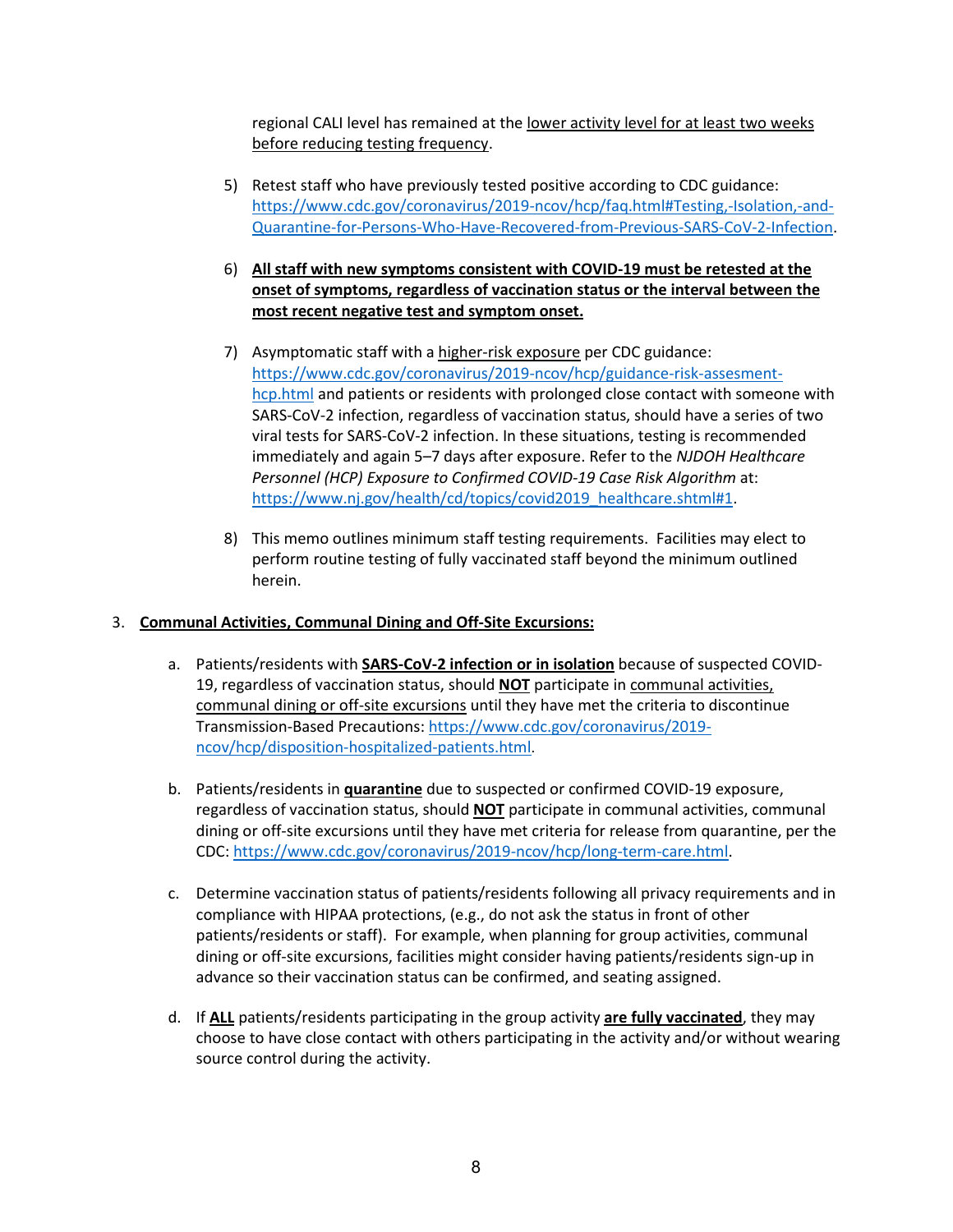- e. Unvaccinated Patients/Residents: **If unvaccinated residents are** participating in the activity, then **ALL** participants in the group activity **MUST** wear well-fitting masks and unvaccinated residents should physically distance from others participating in the group activity.
- **f. If vaccination status cannot be determined for all patients/residents, the safest practice is for all participants to follow all recommended infection prevention and control practices including maintaining physical distancing and wearing well-fitting masks. In general, all healthcare personnel, including those who are fully vaccinated, should continue to wear source control while at work.**
- g. Communal Dining:
	- 1) Fully Vaccinated Patients/Residents: May participate in communal dining without use of source control or physical distancing if all patients/residents are considered fully vaccinated.
	- 2) Unvaccinated Patients/Residents: In conditions where unvaccinated residents are dining in a communal area (e.g., dining room) **all** residents **MUST** use source control when not eating and unvaccinated residents should continue to remain at least 6 feet from others who are in the designated communal dining area.
- h. Off-Site Excursions:
	- 1) Leaving the Facility**:** Residents participating in social excursions outside the facility should be educated about the potential risks associated with public settings, particularly if they have not been fully vaccinated, and reminded to avoid crowds and poorly ventilated spaces. They should be encouraged to adhere to and assisted with adhering to all recommended infection prevention and control measures, including well-fitting source control, physical distancing, and hand hygiene.
	- 2) If residents are visiting friends or family in their homes, they should follow the wellfitting source control guidance and physical distancing recommendations for visiting with others in private settings as described in the CDC's: Interim Public Health [Recommendations for Fully Vaccinated People](https://www.cdc.gov/coronavirus/2019-ncov/vaccines/fully-vaccinated-guidance.html).
- i. Non-Essential Services:
	- 1) Non-essential healthcare personnel/contractors (e.g. barbers, hair stylists) are permitted to enter the facility only if the facility can meet screening criteria for entry, and has a protocol for the services to be rendered in a safe manner. The protocol must include, but no be limited to, infection prevention and control precautions, physical distancing, hand hygiene, cleaning between clients and the use of well-fitting source control.
	- 2) Testing requirements under section (2) apply to any individual entering the facility (employee or volunteer, etc.) to provide a service to residents; in particular services requiring close contact or touch, per QSO 20-38 and this memo.